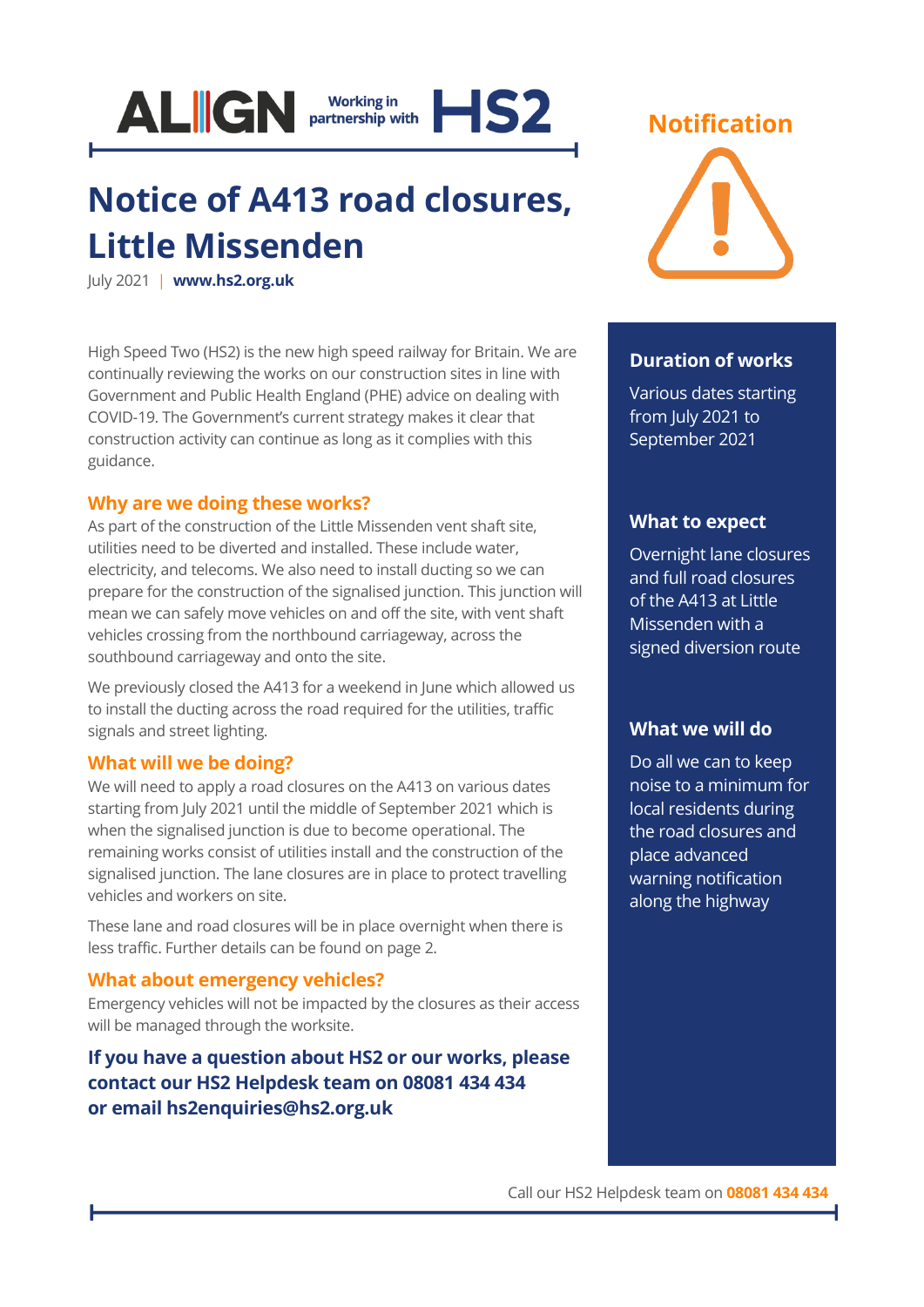### **Notice of A413 road closures, Little Missenden**

#### **Notification**

#### **www.hs2.org.uk**

#### **A413 overnight road closures at Little Missenden**

• The A413 will be closed westbound only (heading towards Aylesbury) at Little Missenden for one night from 9pm Sunday 18 July to 5am Monday 19 July to remove the current Affinity Water lane closure studs and barrier

Subject to consent from the Highway's Authority, the A413 will be closed in full each night:

- From 9pm Sunday 22 August to 5am Friday 27 August to carry out surfacing and line marking works linked to the signalised junction installation
- From 9pm Sunday 19 September to 5am Monday 20 September for the removal of safety barriers and road studs

All of these dates are subject to change, as works can be impacted by the weather, programme changes and unforeseeable incidents. Closure dates will be advertised on roadside variable messaging signs.

#### **Diversion route for the overnight closures**

The map below shows the diversion route for the full road and westbound road closures. Vehicles will use the A404 and A4010 between Amersham and the A413 at Stoke Mandeville. The closure point is in the area of the vent shaft site. During the full road closures, residents of Little Missenden travelling south, will still be able to travel down the A413 and access the village from Highmore Cottages or Taylors Lane. Vehicles heading north from Amersham will be diverted onto the A404 at Amersham and then the A4010 at High Wycombe. The westbound closure will also see a diversion onto the A404.

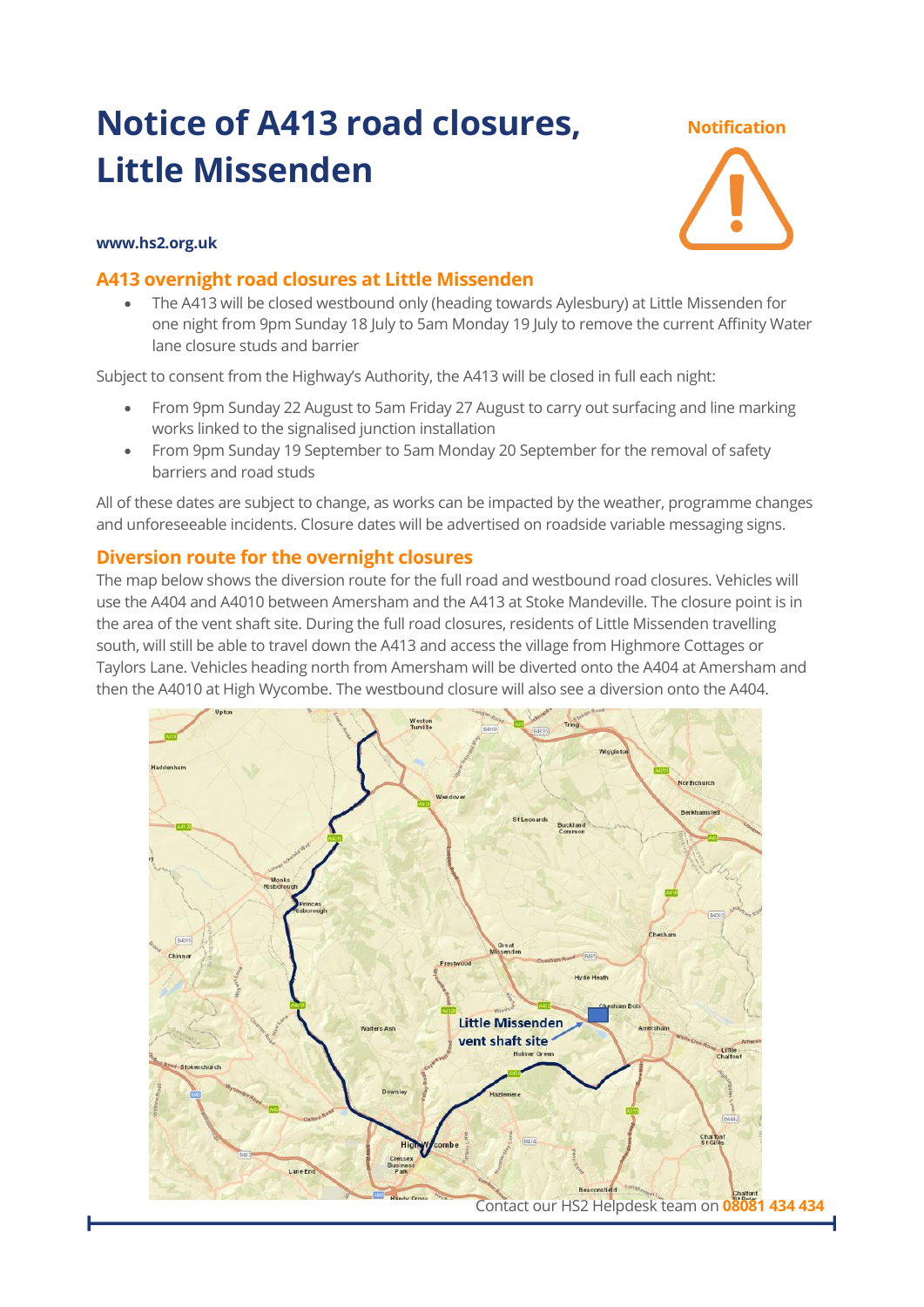# **What else is happening in your area?**

#### **www.hs2.org.uk**

#### **Contact our HS2 Helpdesk team**

Our team is here to listen and respond to your enquiry, complaint or feedback to help us be a good neighbour.

You can contact our Helpdesk team all day, every day of the year on:

Freephone: **08081 434 434**

Minicom: **08081 456 472**

Email: **[hs2enquiries@hs2.org.uk](mailto:hs2enquiries@hs2.org.uk)**

#### **Keep up-to-date with your local community website**

To find out more about what's happening in your area and receive regular email updates, you can sign up to our local community websites at: [www.hs2inyourarea.co.uk.](http://www.hs2inyourarea.co.uk/)

#### **About our Community and Business Funds**

We are offering two funds that are available to local communities and businesses between the West Midlands and London, to help with the disruption caused by our construction work. These are the Community and Environment Fund (CEF) and the Business and Local Economy Fund (BLEF).

The CEF is designed to give communities the opportunity to share in the benefits of HS2. It is an allocated fund that communities are able to apply for, to help to support local projects that aim to improve their local area.

The BLEF is designed to support local economies that may be disrupted by the construction of HS2. BLEF grants are for local business support organisations and local authorities to help maintain business activity in local communities.

For more information about each of these funds, including how to apply, please visit: [https://www.groundwork.org.uk/hs2funds.](https://www.groundwork.org.uk/hs2funds)